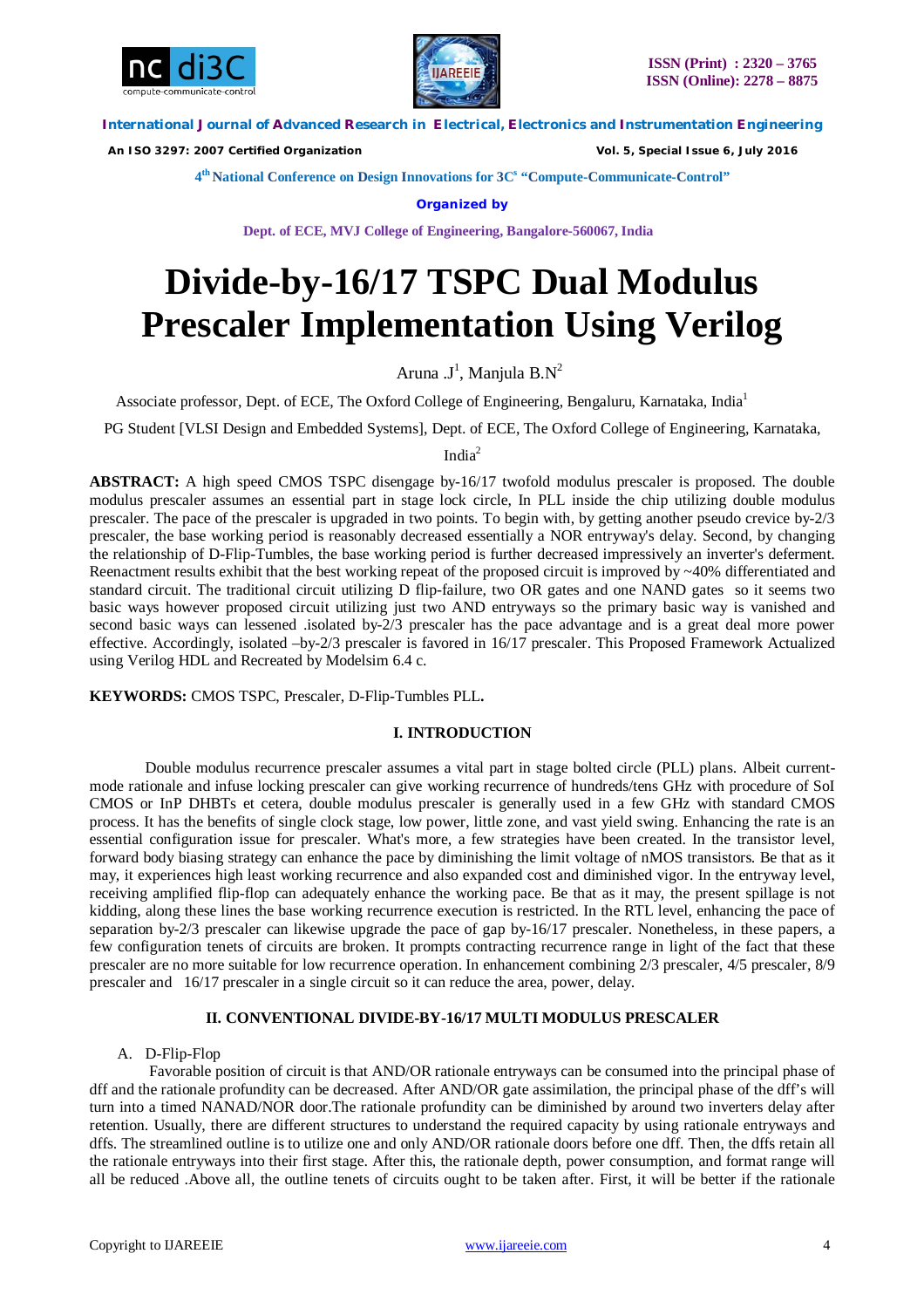



 *An ISO 3297: 2007 Certified Organization Vol. 5, Special Issue 6, July 2016*

**4 th National Conference on Design Innovations for 3C s "Compute-Communicate-Control"** 

**Organized by**

**Dept. of ECE, MVJ College of Engineering, Bangalore-560067, India**

ought to be implanted in the principal phase of dff, but not different stages. Second, it is not recommended that two way controls one hub. Otherwise, conflictions and glitches may happen.



Fig.1. Schematic of conventional divide-16/17 prescaler

# B. Conventional Divide-by-16/17 prescaler

The schematic of an ordinary separation by-16/17 prescaler in view of a partition by-2/3 prescaler. it has two basic ways: 1) Q1 way (basic way #1)comes through DFF1 and OR1 and 2)MC1 way (basic way #2) comes through DFF1, DFF2,NAND, and OR1. signal must pass path#1 inside of a time of Fin while it ought to pass way #2 inside of two times of Fin.In principle, it is hard to gauge which way chooses the base working period. The outcome fluctuates in various designs .it is a tradeoff between length of the two basic way in ordinary divider-by-16/17 prescaler. The advanced configuration is to make the length of basic path#1 roughly equivalent to half length of basic path#2. In traditional separation by-16/17 prescaler, two rationale gates (NAND as well as I) situate before DFF0. Obviously, it is not the improved configuration furthermore, there are two basic ways. Both basic ways ought to be enhanced to accomplish a rapid, which is an awesome test for creators.

# **III. PROPOSED DIVIDE-BY-16/17 PRESCALER**

The schematic of the proposed partition by-16/17 prescaler. it comprises of a pseudo gap by-2/3 prescaler, a non concurrent isolate by-8 divider, and a four-data and door. contrasted and the routine circuit, there are two fundamental changes in the proposed isolate by-16/17 prescaler. initial, another pseudo separation by-2/3 prescaler is embraced rather than routine partition by-2/3 prescaler. The pseudo gap by-2/3 prescaler can precisely achieve a solitary, yet not consistent gap by-3 operation.Also, it is sufficient for separation by-16/17 prescaler on the grounds that it just needs short of what one gap by-3 operation in a cycle. by adopting the pseudo gap by-2/3 prescaler, an OR door is spared and there leaves one and only AND entryway before DFF0.as an outcome, the basic way #1 in traditional circuit is vanished and the length of basic way #2 is diminished.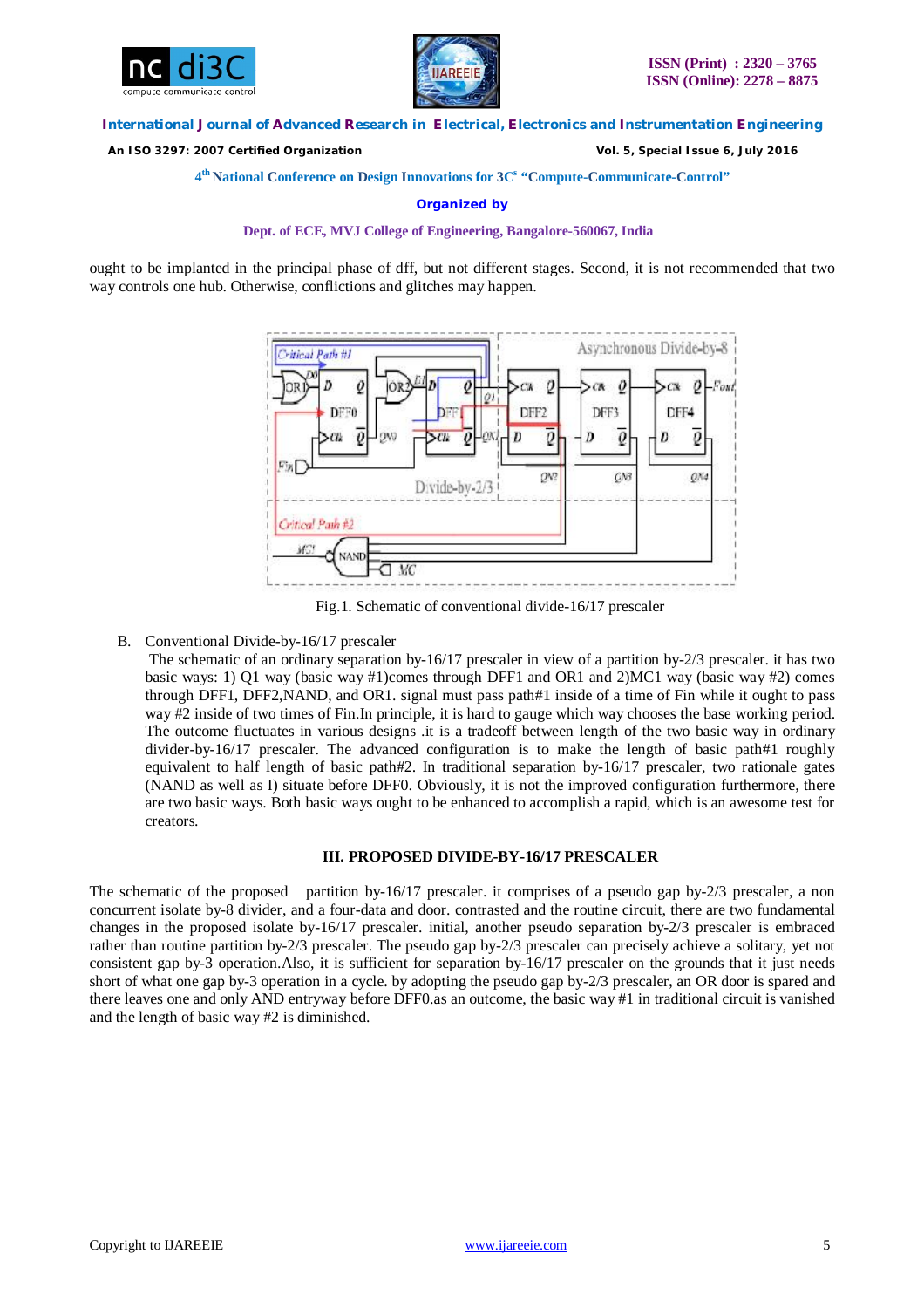



 *An ISO 3297: 2007 Certified Organization Vol. 5, Special Issue 6, July 2016*

**4 th National Conference on Design Innovations for 3C s "Compute-Communicate-Control"** 

#### **Organized by**

**Dept. of ECE, MVJ College of Engineering, Bangalore-560067, India**



Fig.2. Schematic of proposed divide-by-16/17 prescaler

Second, QN1 and QN2 hub (rather than Q1 and Q2 hub in customary circuit) of DFF1, DFF2, and DFF3, is associated with the info CLK hub of DFF2, DFF3, and DFF4, separately. the propagation postponement of DFF1, DFF2, and DFF3 will all reduction.In this manner, the length of basic way will be further decreased. the operation method of proposed circuit is as follows. When Mc=1, Mc1 changes its worth as indicated by (QN2, QN3, QN4). The pseudo divide-by-2/3 prescaler controlled by MC1 accomplishes seven times of divide-by-2 operations and one of divide-by-3 operation in a cycle. The whole circuit operates in divide-by-17 mode. When Mc=0, MC1 keeps low and the pseudo divide-by-2/3 prescaler keeps on divide-by-2 operation. The whole circuit works in divide-by-16 mode.As well as the conventional circuit, the maximum working frequency of proposed prescaler is decided by its divide-by-17 operation mode. In addition, the key operation in divide-by-17 mode is the divide-by-3 operation of pseudo divide-by-2/3 prescaler. By adopting a pseudo divide-by-2/3 prescaler, the minimum working period is reduced by half a NOR gate's delay. By changing the connection of DFF, the minimum working period is further reduced by half an inverter's delay. The speed improvement of the proposed circuit can be estimated as follow. The simulated maximum working frequency of conventional 16/17 dual modulus prescaler is ~4.5 GHz. It corresponds to a working period of 222 ps. Simulation results also show that an inverter's delay is  $\sim$ 45ps and a NOR gate's delay is  $\sim$ 80ps. Then the minimum working period of proposed circuit will be reduced to 159.5 ps the maximum working frequency of the proposed circuit is ~6.3 GHz, which is improved by ~40% when compared with the conventional circuit.

### **IV. MULTI MODULUS PRESCALER**

The enhancement of multi modulus prescaler is the combination of the all 2/3 prescaler, 4/5 prescaler, 8/9 prescaler, 16/17 prescaler.

The operation of multi modulus prescaler is the combination of 2/3 prescaler, 4/5 prescaler, 8/9 prescaler, 16/17 prescaler. Using the 4\*1 multiplexer that is 4 inputs and one output, Fin is the CLK input and RST primary input Mc control input. the multi modulus prescaler performs in a single circuit 4 operations and it divide the prescaler according to the Sel mode.

When Sel=00 the 2/3 prescaler divides when MC=0 the operation mode is divide-by-16, when MC=1 the operation mode is divide-by-17.

When Sel=01 4/5 prescaler divides when MC=0 the operation mode is divide-by-32, when MC=1 the operation mode is divide-by-33.

When Sel=10 8/9 prescaler divides when MC=0 the operation mode is divide-by-64, when MC=1 the operation mode is divide-by-65.

When Sel=11 16/17 prescaler divides when MC=0 the operation mode is divide-by-128, when MC=1 the operation mode is divide-by-129.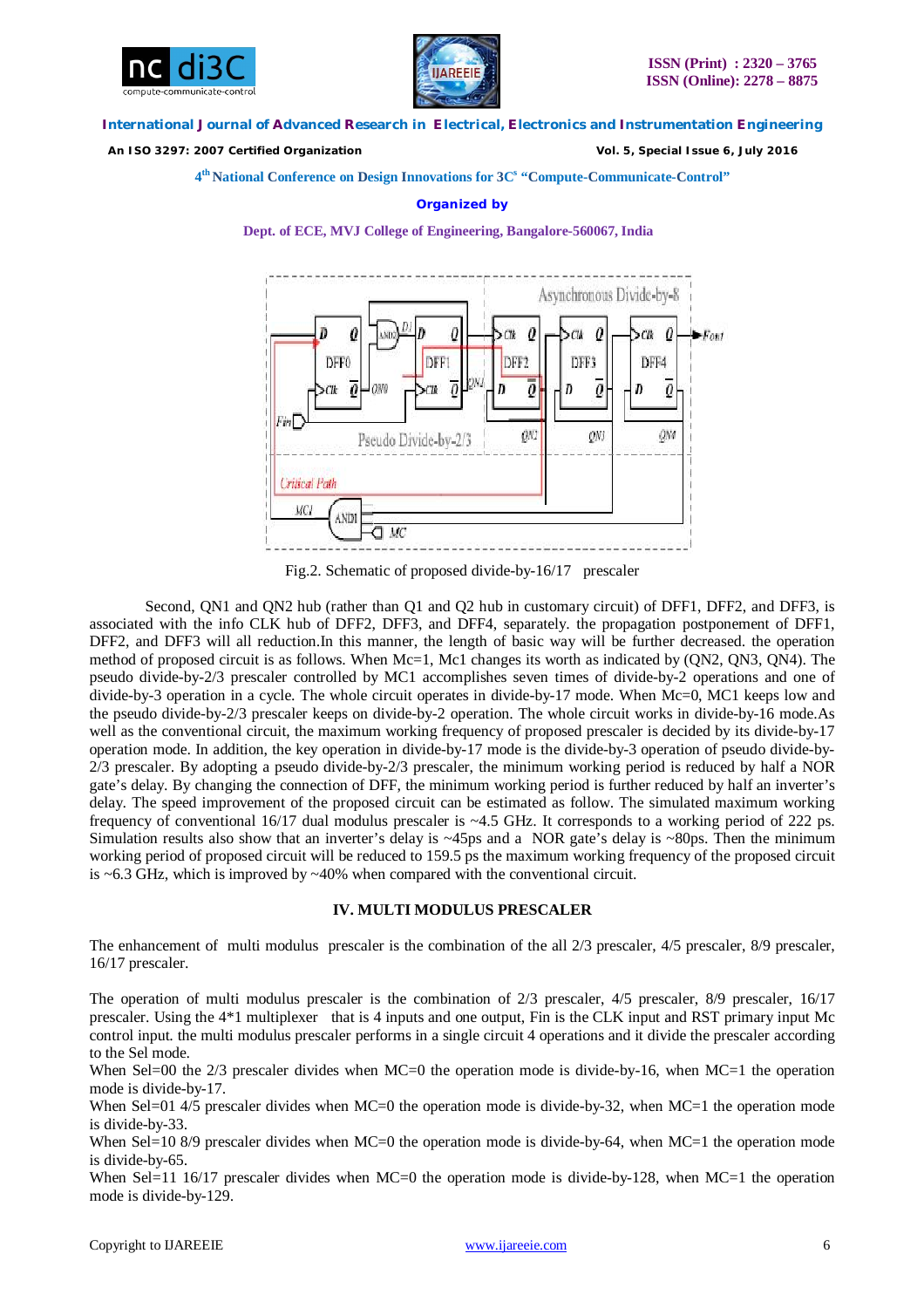



 *An ISO 3297: 2007 Certified Organization Vol. 5, Special Issue 6, July 2016*

**4 th National Conference on Design Innovations for 3C s "Compute-Communicate-Control"** 

**Organized by**

**Dept. of ECE, MVJ College of Engineering, Bangalore-560067, India**





Fig.4. Output of the system

The proposed system of the 2/3 prescaler divide-by-16 when MC=0, operation mode 3 it divide-by-17 when MC=0.